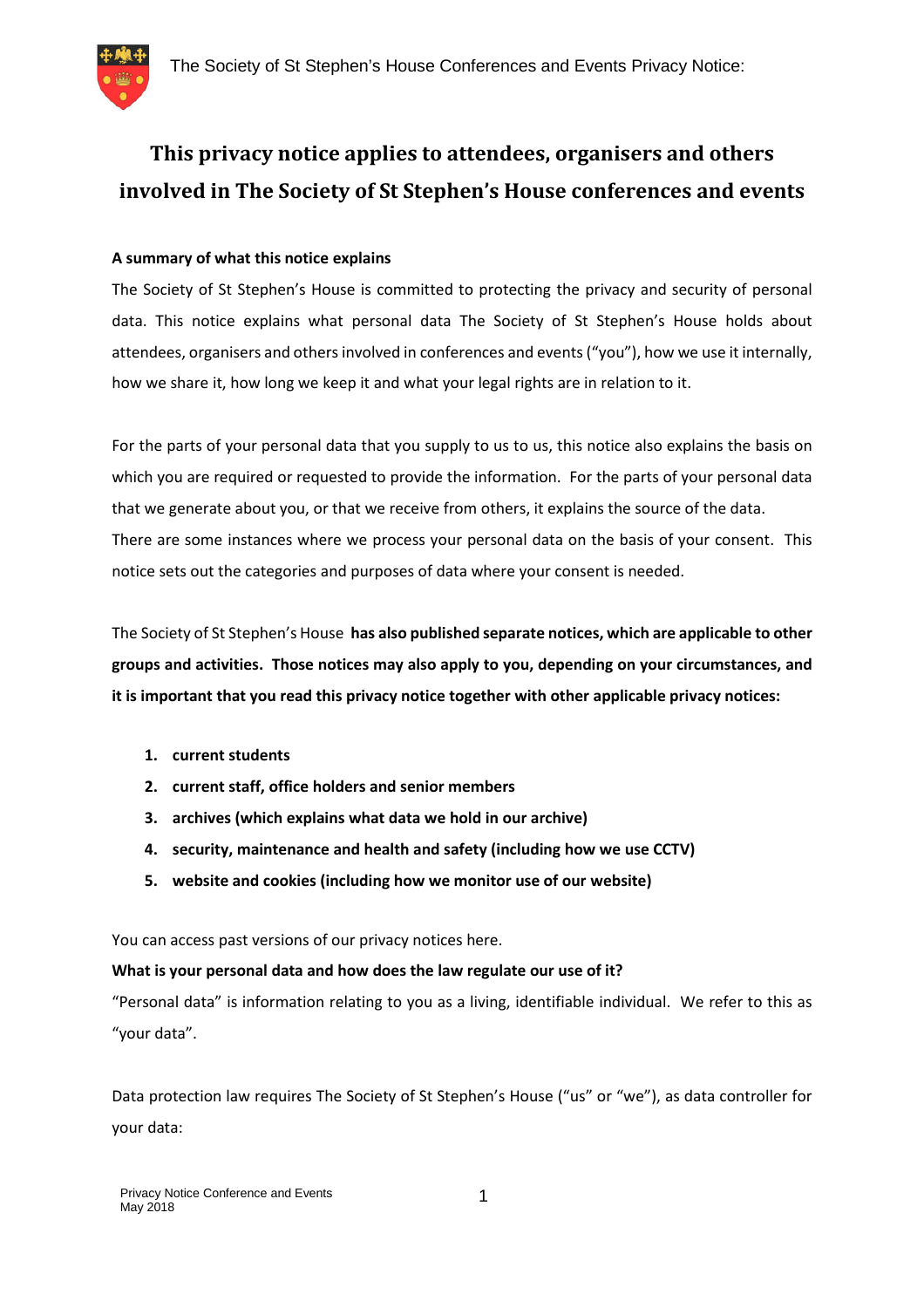

The Society of St Stephen's House Conferences and Events Privacy Notice:

- To process your data in a lawful, fair and transparent way;
- To only collect your data for explicit and legitimate purposes**;**
- To only collect data that is relevant, and limited to the purpose(s) we have told you about;
- To ensure that your data is accurate and up to date;
- To ensure that your data is only kept as long as necessary for the purpose(s) we have told you about;
- To ensure that appropriate security measures are used to protect your data.

#### The Society of St Stephen's House**'s Contact Details**

If you need to contact us about your data, please contact: dpo@ssho.ox.ac.uk

#### **What personal data we hold about you and how we use it**

We may hold and use a range of data about you at different stages of our relationship with you. We might receive this data from you; we might create it ourselves, or we might receive it from someone else (for example if someone provides us with a reference about you).

Categories of data that we collect, store and use include (but are not limited to):

- Contact details that you provide to us, including names, addresses and telephone numbers.
- Details of event organisers and guests, including details of organisations represented and event purpose.
- Financial information including your details of invoicing and outstanding payments (including payment information such as credit card or banking payment information) for facilities and services provided by the College at your request.
- Room and meal booking information, including any medical issues and/or disabilities that you have notified to us.
- Dietary requirements
- Photographs, audio and video recording of events (where applicable).
- Computing and email information, including Guest login information (IP address(es), devices connected, traffic monitoring data).

Further categories of data that we hold in relation to attendees, organisers and others involved in conferences and events are set out in our Record of Processing Activity.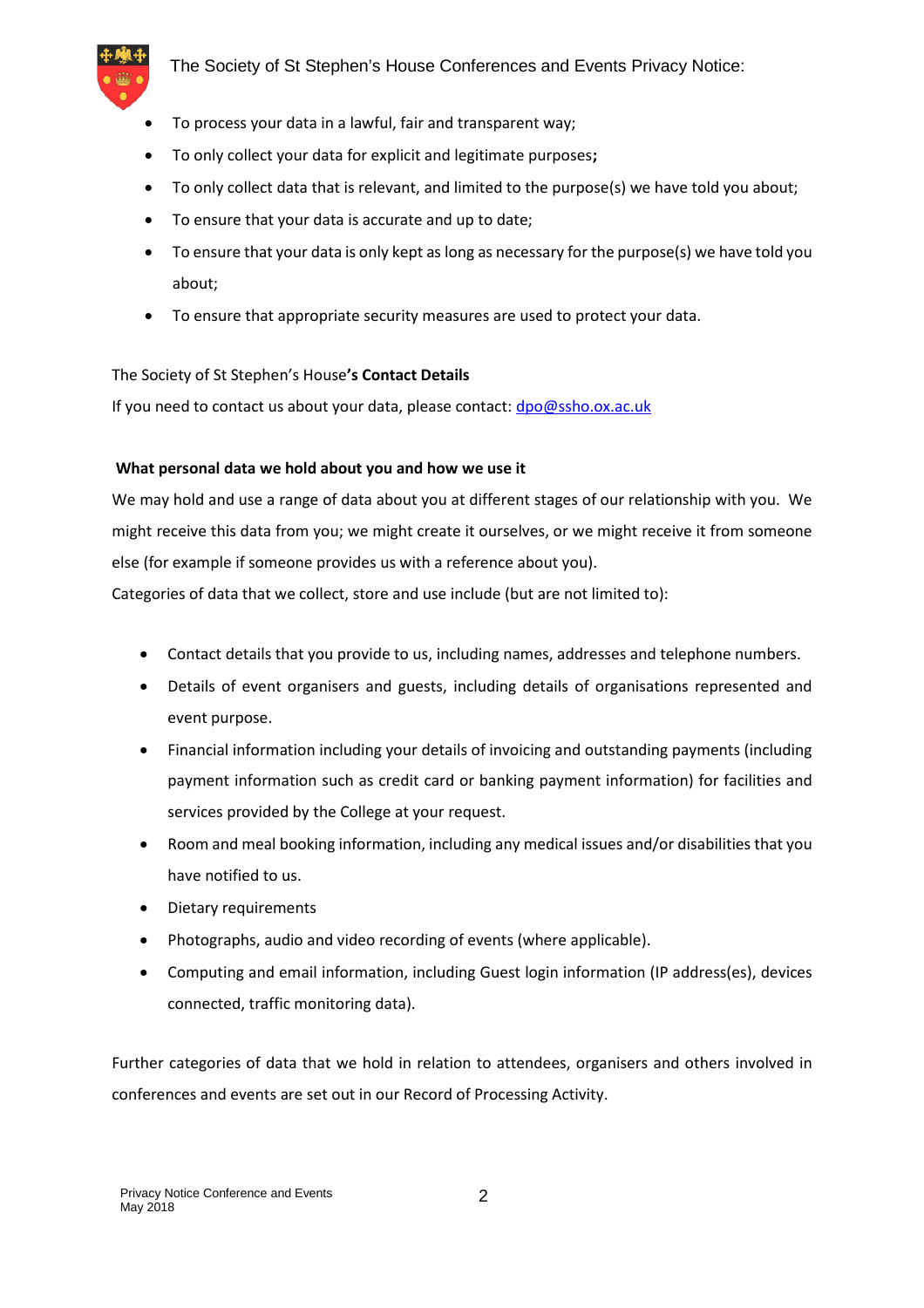## **The lawful basis on which we process your data**

The law requires that we provide you with information about the lawful basis on which we process your personal data, and for what purpose(s).

Most commonly, we will process your data on the following lawful grounds:

- Where it is necessary to perform the contract we have entered into with you;
- Where it is necessary to comply with a legal obligation;
- Where it is necessary for the performance of a task in the public interest;
- Where it is necessary for our legitimate interests (or those of a third party), and your interests and fundamental rights do not override those interests.

We may also use your personal information, typically in an emergency, where this is necessary to protect your vital interests, or someone else's vital interests. In a small number of cases where other lawful bases do not apply, we will process your data on the basis of your consent.

*How we apply further protection in the case of "Special Categories" of personal data*

"Special categories" of particularly sensitive personal information require higher levels of protection. We need to have further justification for collecting, storing and using this type of personal information. The Special Categories of personal data consist of data revealing:

- racial or ethnic origin;
- political opinions;
- religious or philosophical beliefs;
- trade union membership.

They also consist of the processing of:

- genetic data;
- biometric data for the purpose of uniquely identifying someone;
- data concerning health;
- data concerning someone's sex life or sexual orientation.

We may process special categories of personal information in the following circumstances:

- With your explicit written consent; or
- Where it is necessary in the substantial public interest, in particular: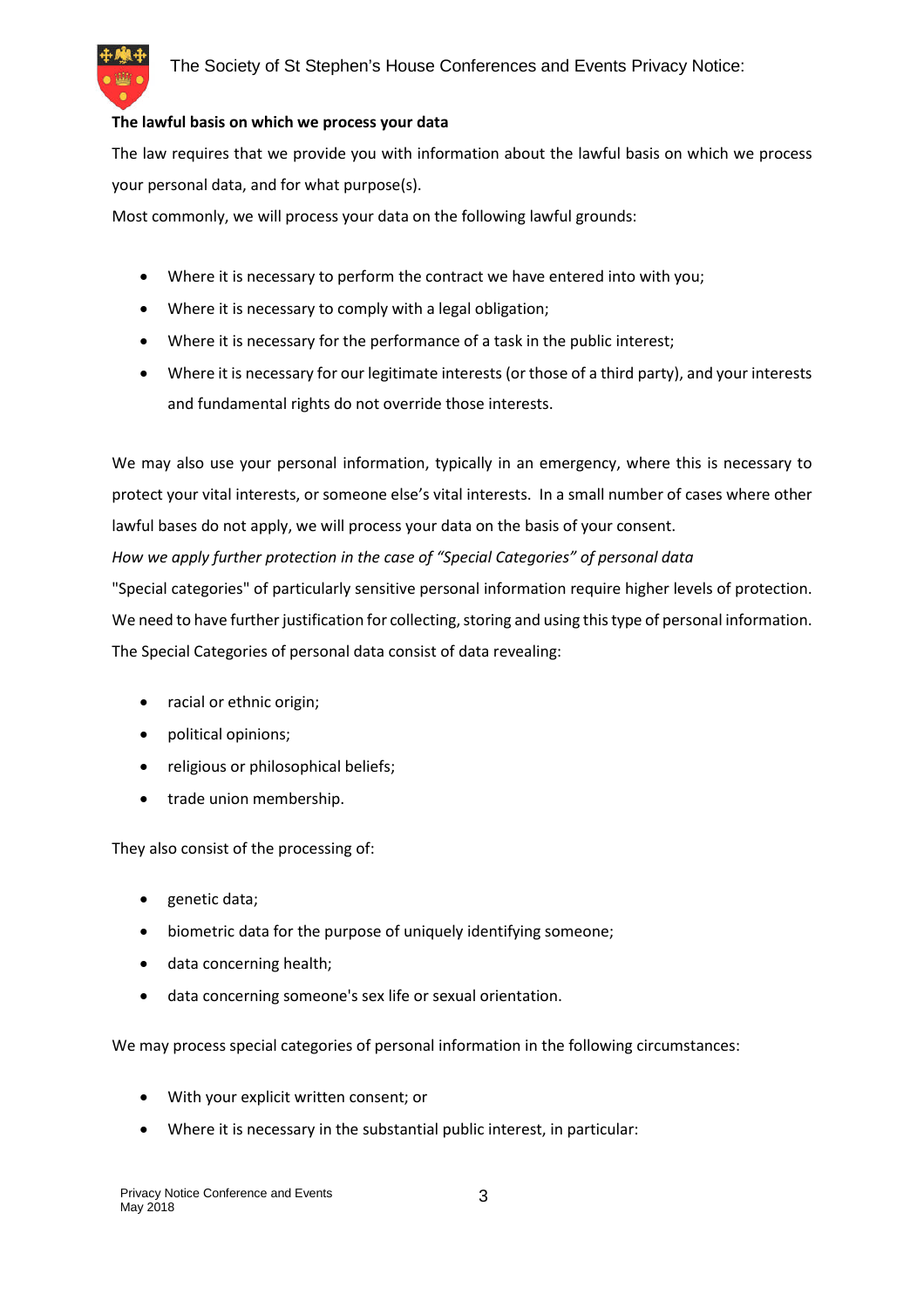

- o for the exercise of a function conferred on The Society of St Stephen's House or anyone else by an enactment or rule of law; or
- o for equal opportunities monitoring;
- Where the processing is necessary for archiving purposes in the public interest, or for scientific or historical research purposes, or statistical purposes, subject to further safeguards for your fundamental rights and interests specified in law.

We have in place appropriate policy documents and/or other safeguards which we are required by law to maintain when processing such data.

Less commonly, we may process this type of information where it is needed in relation to legal claims or where it is needed to protect your interests (or someone else's interests) and you are not capable of giving your consent, or where you have already made the information public.

# *Criminal convictions and allegations of criminal activity*

Further legal controls apply to data relating to criminal convictions and allegations of criminal activity. We may process such data on the same grounds as those identified for "special categories" referred to above.

## *Details of our processing activities, including our lawful basis for processing*

Details of the lawful bases we rely on for the processing of the categories of data that we hold in relation to conferences and events are set out in our Record of Processing Activity. Details of retention periods, plus details of parties to whom we transfer data, and on what basis, are available here.

## **Data that you provide to us and the possible consequences of you not providing it**

Most data that you provide to us is processed by us in order that we, and you, can each fulfil our contractual obligations and/or comply with obligations imposed by law. For example:

- Financial information, as listed above, must be provided as part of any contract between us for the provision of services or access to facilities.
- Details of event organisers and guests, including details of organisations represented and event purpose must be provided to us under the contract in place between us, in order that we can properly manage The Society of St Stephen's House facilities and ensure that our facilities are not used to further illegal or inappropriate aims.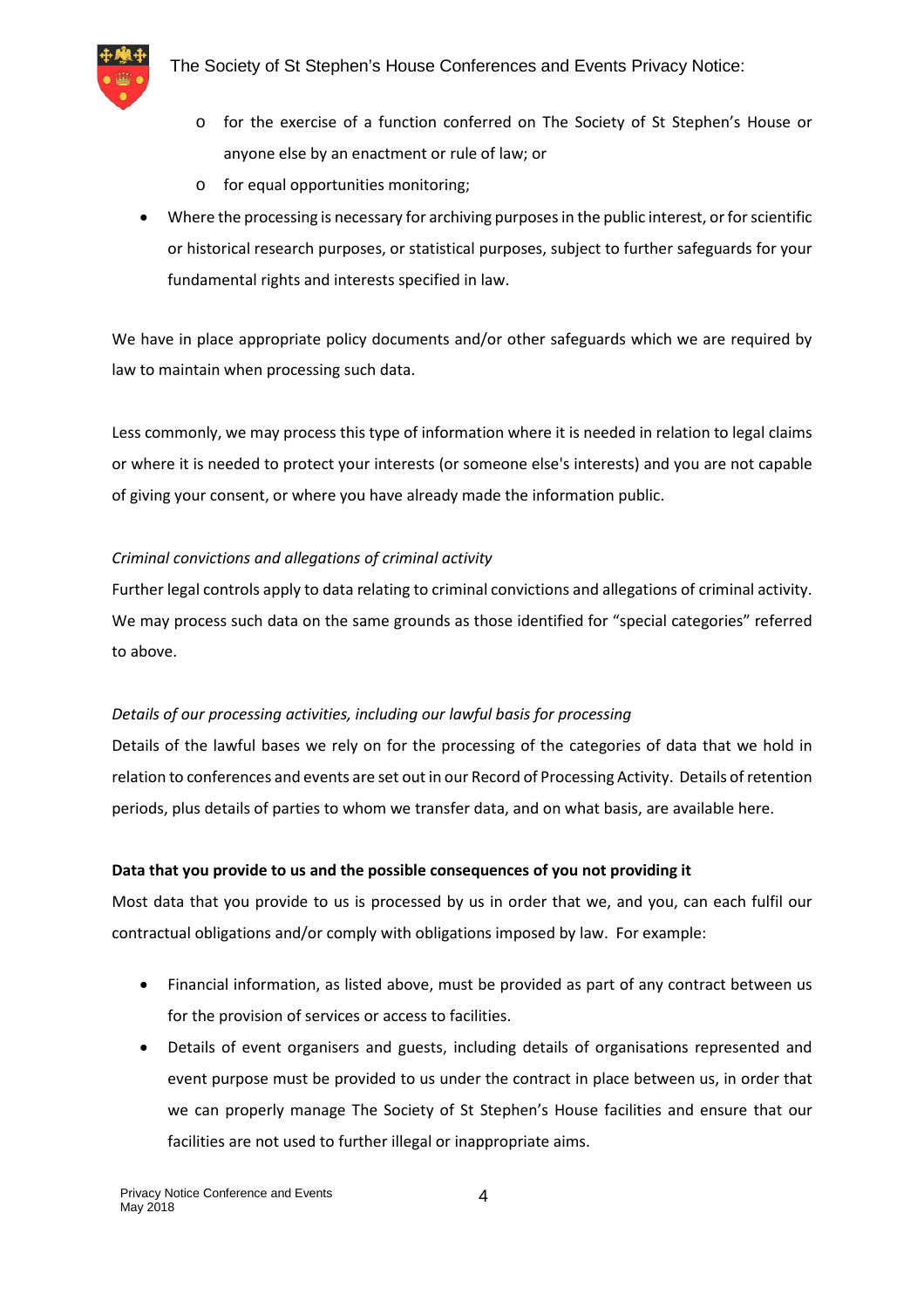

The consequences for any failure to provide such data will depend on the particular circumstances. For example, a failure to provide the relevant financial information will mean that we are unable to process any payment from you and may not be able to enter into the relevant contract with you. A failure to provide accurate organisation and purpose details for events may mean that we choose not to enter into the relevant contract with you, or that an event in progress is not permitted to continue.

Some data that you give to us is provided on a wholly voluntary basis – you have a choice whether to do so. Examples include:

 Disability and health condition information, which you may choose to provide to us in order that we can take this information into account when allocating appropriate accommodation to you.

# **Other sources of your data**

Apart from the data that you provide to us, we may also process data about you from a range of sources. These include:

- Data that we generate about you, such as when communicating with you, receiving your requests, orders and/or payments;
- Guests attending the relevant conference and/or event;
- Third parties with an interest in the activities of your organisation;

Our Record of Processing Activity indicates the sources of each of the various categories of data that we process.

## **How we share your data**

We do not, and will not, sell your data to third parties. We will only share it with third parties external to the collegiate University, if we are allowed or required to do so by law. Examples of bodies to whom we are required by law to disclose certain data include, but are not limited to:

| Organisation                       | Why?                                                           |
|------------------------------------|----------------------------------------------------------------|
| Agencies with responsibilities for | For the prevention, detection or investigation of crime, for   |
| the prevention and detection of    | the location and/or apprehension of offenders, and/or for the  |
| crime, apprehension and            | protection of the public (in cases where there is a duty on us |
| prosecution of offenders.          | to report).                                                    |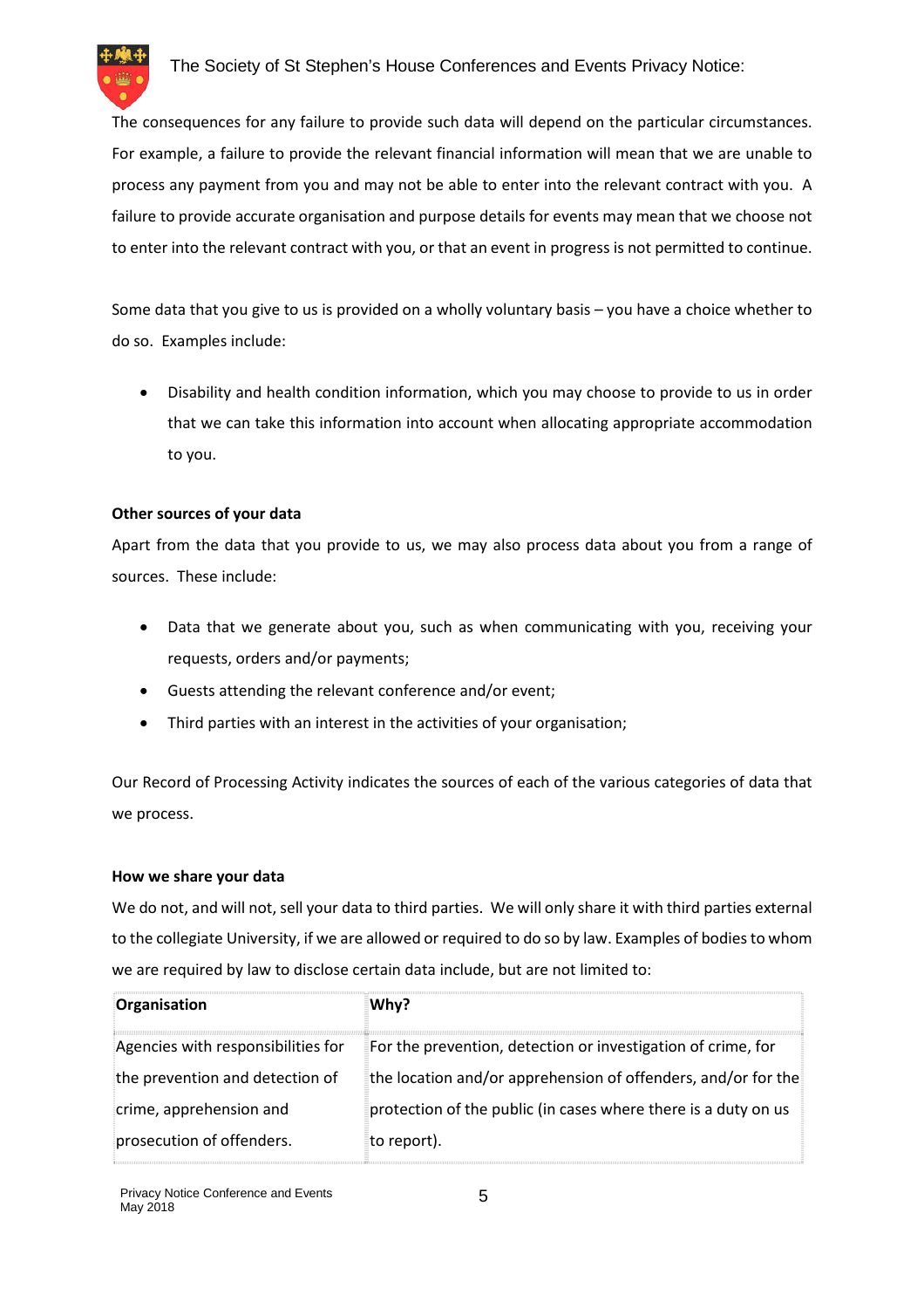



| Organisation                | Whv?                                                       |
|-----------------------------|------------------------------------------------------------|
| HM Revenue & Customs (HMRC) | Invoicing information to the extent required to fulfil The |
|                             | Society of St Stephen's House's tax reporting obligations. |

Examples of bodies to whom we may voluntarily disclose data, in appropriate circumstances, include but are not limited to:

| Organisation                                         | Why?                                                                                                                                                                                              |
|------------------------------------------------------|---------------------------------------------------------------------------------------------------------------------------------------------------------------------------------------------------|
| the University of Oxford                             | Other Colleges and/or PPH's within Where events are progressed on a joint basis.                                                                                                                  |
| Third party service providers                        | To facilities activities of The Society of St Stephen's House Any<br>transfer will be subject to an appropriate, formal agreement<br>between The Society of St Stephen's House and the processor. |
| Agencies with responsibilities for                   | For the prevention, detection or investigation of crime, for the                                                                                                                                  |
| the prevention and detection of                      | location and/or apprehension of offenders, and/or for the                                                                                                                                         |
| crime, apprehension and<br>prosecution of offenders. | protection of the public.                                                                                                                                                                         |

Where information is shared with third parties, we will seek to share the minimum amount of information necessary to fulfil the purpose.

All our third party service providers are required to take appropriate security measures to protect your personal information in line with our policies, and are only permitted to process your personal data for specific purposes in accordance with our instructions. We do not allow our third party providers to use your personal data for their own purposes.

# **Sharing your data outside the European Union**

The law provides various further safeguards where data is transferred outside of the EU.

When you are resident outside the EU in a country where there is no "adequacy decision" by the European Commission, and an alternative safeguard is not available, we may still transfer data to you which is necessary for performance of your contract with us.

Otherwise we may transfer your data outside the European Union, but only for the purposes referred to in this notice and provided either: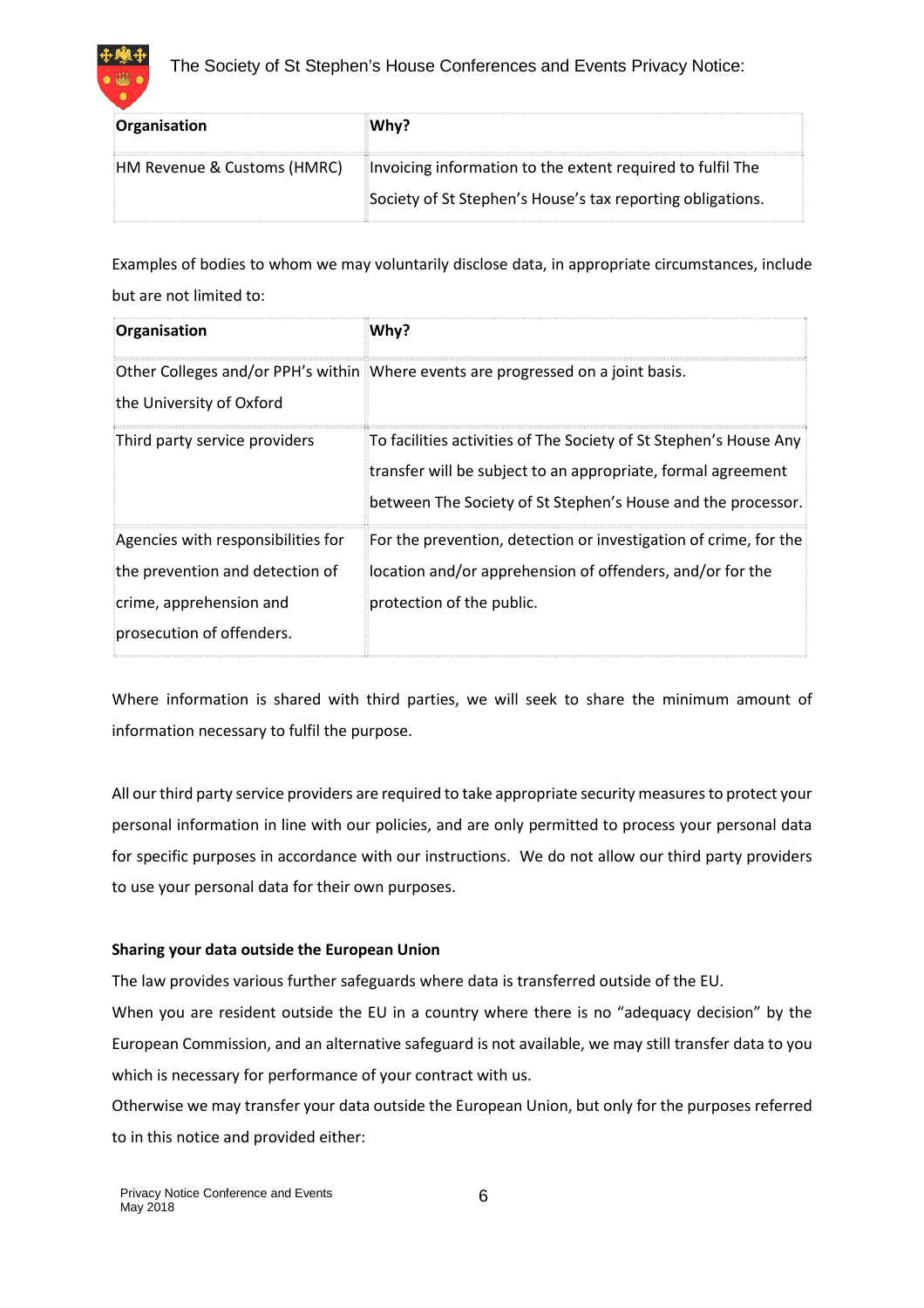

- There is a decision of the European Commission that the level of protection of personal data in the recipient country is adequate; or
- Appropriate safeguards are in place to ensure that your data is treated in accordance with UK data protection law, for example through the use of standard contractual clauses; or
- There is an applicable derogation in law which permits the transfer in the absence of an adequacy decision or an appropriate safeguard.

## **Automated decision-making**

We do not envisage that any decisions will be taken about you based solely on automated means, however we will notify you in writing if this position changes.

#### **How long we keep your data**

We retain your personal information for as long as necessary to fulfil the purposes we collected it for, including for the purpose of satisfying any legal, accounting or reporting requirements. Details of expected retention periods for the different categories of your personal information that we hold are set out in our Record of Processing Activity.

Retention periods may increase as a result of legislative changes, e.g. an increase in limitation periods for legal claims would mean that The Society of St Stephen's House is required to retain certain categories of personal data for longer. Any such changes will be reflected in updated versions of our Record of Processing Activity.

If there are legal proceedings, a regulatory, disciplinary or criminal investigation, suspected criminal activity, or relevant requests under data protection or freedom of information legislation, it may be necessary for us to suspend the deletion of data until the proceedings, investigation or request have been fully disposed of. Please note that we may keep anonymised statistical data indefinitely, but you cannot be identified from such data.

#### **Your legal rights over your data**

Subject to certain conditions and exception set out in UK data protection law, you have:

- The **right to request access** to a copy of your data, as well as to be informed of various information about how your data is being used;
- The **right to have any inaccuracies in your data corrected**, which may include the right to have any incomplete data completed;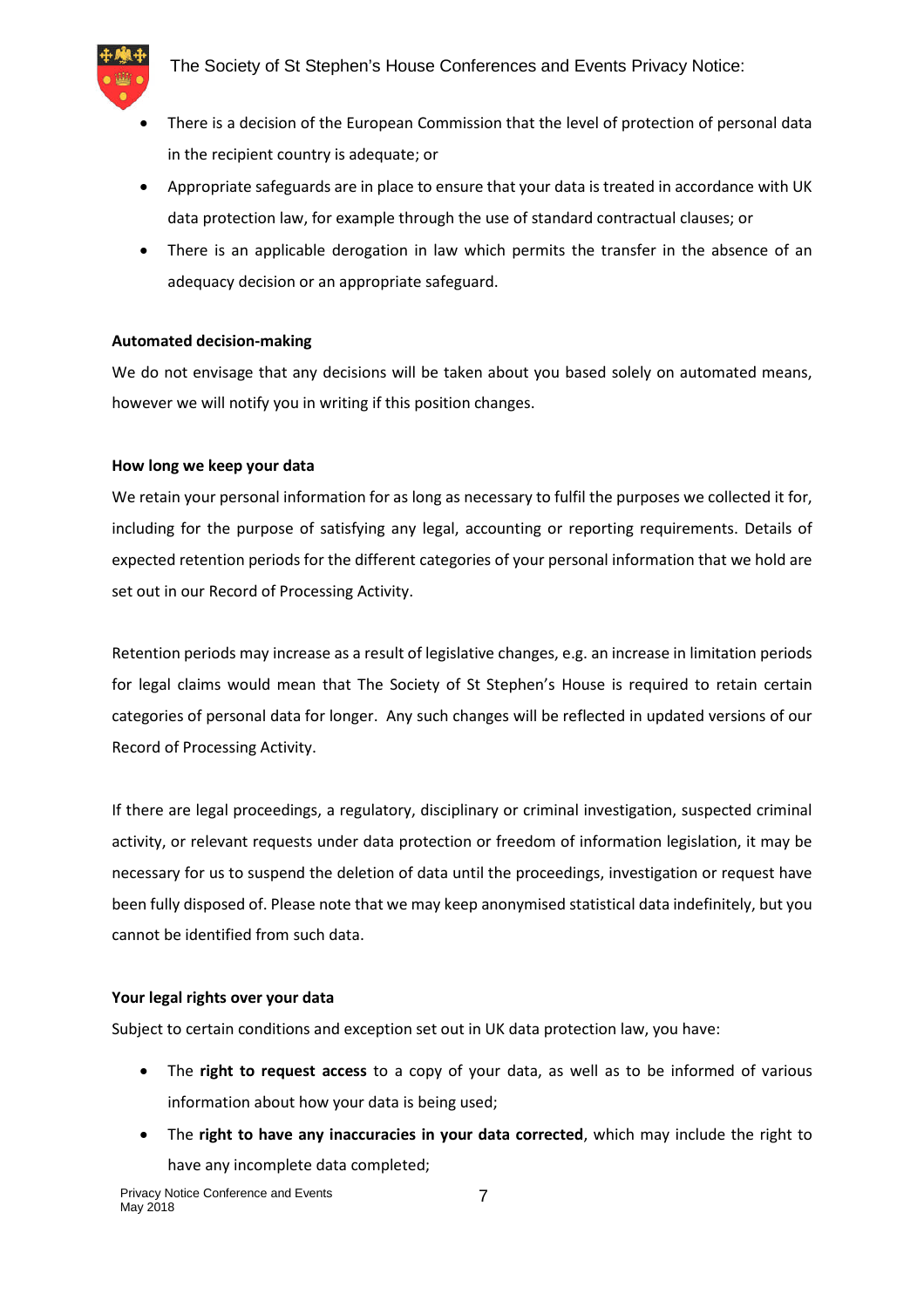

- The **right to have your personal data erased** in certain circumstances;
- The **right to have the processing of your data suspended**, for example if you want us to establish the accuracy of the data we are processing.
- The right to receive a **copy of data you have provided to us**, and have that transmitted to another data controller (for example, another University or College).
- The **right to object to any direct marketing** (for example, email marketing or phone calls) by us, and to require us to stop such marketing.
- The **right to object to the processing of your information** if we are relying on a "legitimate interest" for the processing or where the processing is necessary for the performance of a task carried out in the public interest. The lawful basis for any particular processing activity we carry out is set out in our detailed table of processing activities available on the public website from the Policies page.
- The **right to object to any automated decision-making** about you which produces legal effects or otherwise significantly affects you.
- Where the lawful basis for processing your data is **consent**, you have the **right to withdraw your consent at any time**. This will not affect the validity of any lawful processing of your data up until the time when you withdrew your consent. You may withdraw your consent by contacting the College/PPH Data Protection Officer at **[insert].**

If you wish to exercise any of your rights in relation to your data as processed by The Society of St Stephen's House please contact our Data Protection Officer at dpo@ssho.ox.ac.uk Some of your rights are not automatic, and we reserve the right to discuss with you why we might not comply with a request from you to exercise them.

Further guidance on your rights is available from the Information Commissioner's Office (https://.ico.org.uk/). You have the right to complain to the UK's supervisory office for data protection, the Information Commissioner's Office at https://ico.org.uk/concerns/ if you believe that your data has been processed unlawfully.

#### **Future changes to this privacy notice**

We may need to update this notice from time to time, for example if the law or regulatory requirements change, if technology changes or to make the The Society of St Stephen's House's or the University's operations and procedures more efficient.